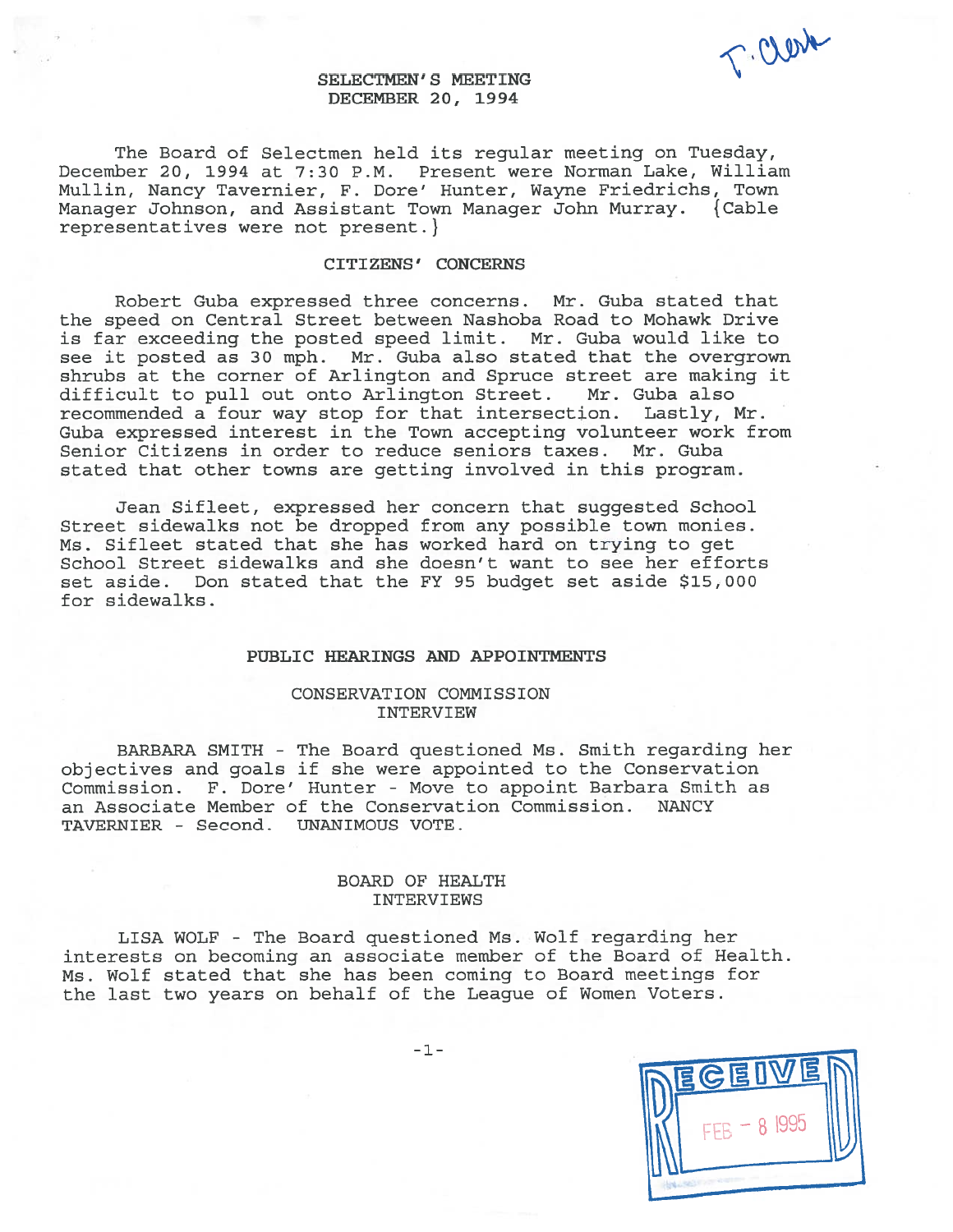Nancy stated that there was an opening for <sup>a</sup> full-time member. Both Lisa Wolf and Mark Benedict were recommended by the VCC as associate members. Nancy stated that they should hold off on voting until the second candidate is interviewed and at that time appoint one full member and one associate.

MARK BENEDICT - The Board questioned Mr. Benedict regarding his interests on becoming <sup>a</sup> member of the Board of Health.

NANCY TAVERNIER - Move to appoint Lisa Wolf as <sup>a</sup> full member to the Board of Health due to her previous two years of attendance and move to appoint Mark Benedict as an associate member to the Board of Health. WAYNE FRIEDRICHS - Second. UNANIMOUS VOTE.

# SITE PLAN - 11/7/94: 348 MCDONALD' S 256 MAIN STREET

McDonald's located at 256 Main Street is proposing to expand the existing restaurant to include two community rooms to be used for Seniors Bingo, birthday parties, community meetings, etc. The proposal also includes an upgrade of the restrooms, additional landscaping, and resurfacing of sidewalks and curbing. The addition will consist of 775 square feet to include approximately 40 seats. McDonald's is presently working with all pertinent departments in regards to septic issues and traffic plans. The existing parking lot would be modified to include one way entrance only (closest to McDonalds) with the installation of islands. The changes to the parking lot would be for the better and would be an adjustment to the townspeople. NANCY TAVERNIER - Move to continue hearing until January 10, 1994 at 7:45 P.M. WILLIAM MULLIN - Second. UNANIMOUS VOTE.

# J & B AUTO CLASS II LICENSE RENEWAL 796 MAIN STREET

This hearing has been continued from December 6, 1994. Presently the Class II license at this address has approval for 10 vehicles and all vehicles must be parked on paved surfaces. During <sup>a</sup> routine check it was noted that there were approximately 15 cars on site that were parked on grass and pavement. The owner of the Class II license, Joseph Britt has requested permission for more vehicles to be stored on site. The Board stated that if additional cars could be parked on pavemen<sup>t</sup> or if additional pavemen<sup>t</sup> were added then more vehicles might be allowed. F. DORE' HUNTER - Move to approve <sup>a</sup> class II license for J & B Auto to expire on March 31, 1995 at which time the Board will review the license to see if additional vehicles can be added to the license. WILLIAM MULLIN - Second. UNANIMOUS VOTE.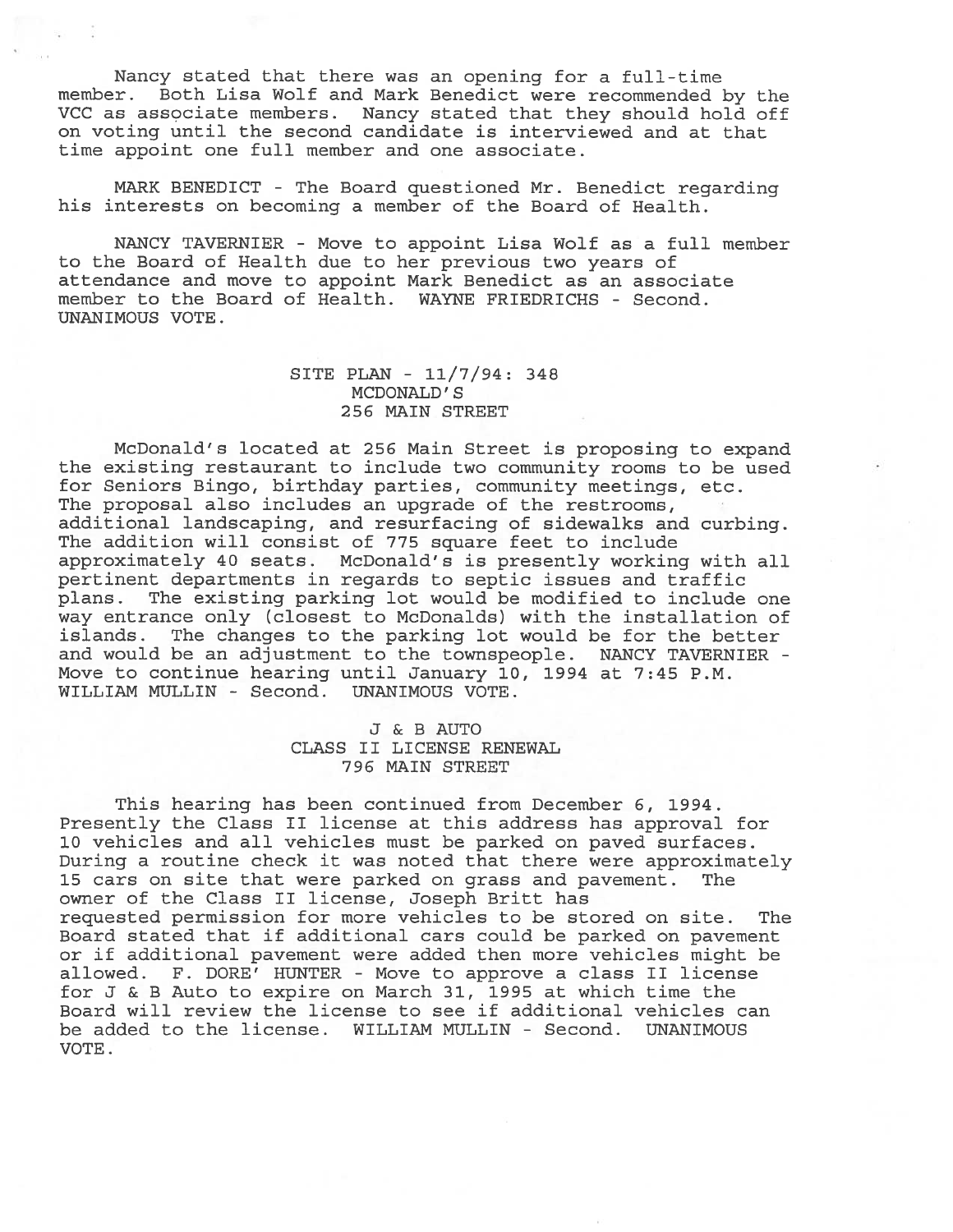# PCC, INC. (CONTINUED LIQUOR LICENSE HEARING) ROCHE BROS - MASS. AVE.

PCC., Inc. stated that all issues that the Selectmen had at the previous meeting have been met. The first five registers have been designated for the purpose of selling liquor, and these registers will be manned by employees who are over twenty-one. PCC., Inc. also presented a copy of their policy regarding the sale of liquor. The area that alcohol will be sold at will be roped off and covered on Sundays along with <sup>a</sup> chain around the perimeter. The Board also stated that employees should also attend training programs. DORE' HUNTER - Move to gran<sup>t</sup> six day liquor license to PCC., Inc. for the ROCHE Brothers Supermarket located at Massachusetts Avenue with the following conditions: 1. That employees attend an alcohol training program. 2. Employees handling alcohol be at least 21 years of age or

older. 3. That different color stickers be used on alcohol products.

NANCY TAVERNIER - Second. UNANIMOUS VOTE.

# MUNICIPAL POWER COMMITTEE APPOINTMENTS

Town meeting voted to create <sup>a</sup> Municipal Power Committee. Five prospective members are in front of the Board tonight for appointment. Town Meeting requested <sup>a</sup> repor<sup>t</sup> back at the next town meeting in April 1995. The Board questioned whether or not the newly appointed board had enough time since its now almost January. The members stated that they would ge<sup>t</sup> working and will have something to repor<sup>t</sup> to Town meeting in April. DORE' HUNTER - Move to appoint five candidates to the Municipal Power Committee. NANCY TAVERNIER - Second. UNANIMOUS VOTE. Dore' reminded the members to be sworn in by the Town Clerk and that the Selectmen would like <sup>a</sup> copy of the minutes of all meetings.

# BRUSCHI MOTORS CLASS II LICENSE 72 WASHINGTON DRIVE

Mr. Bruschi was presen<sup>t</sup> before the Board to discuss the conditions of his license that will be expiring December 31, 1994. It has come to the attention of the Board that Mr. Bruschi is using his license at another location other than the licensed site. Mr. Bruschi was under the impression that his license was <sup>a</sup> floating license. The Board stated that <sup>a</sup> class II license has

-3-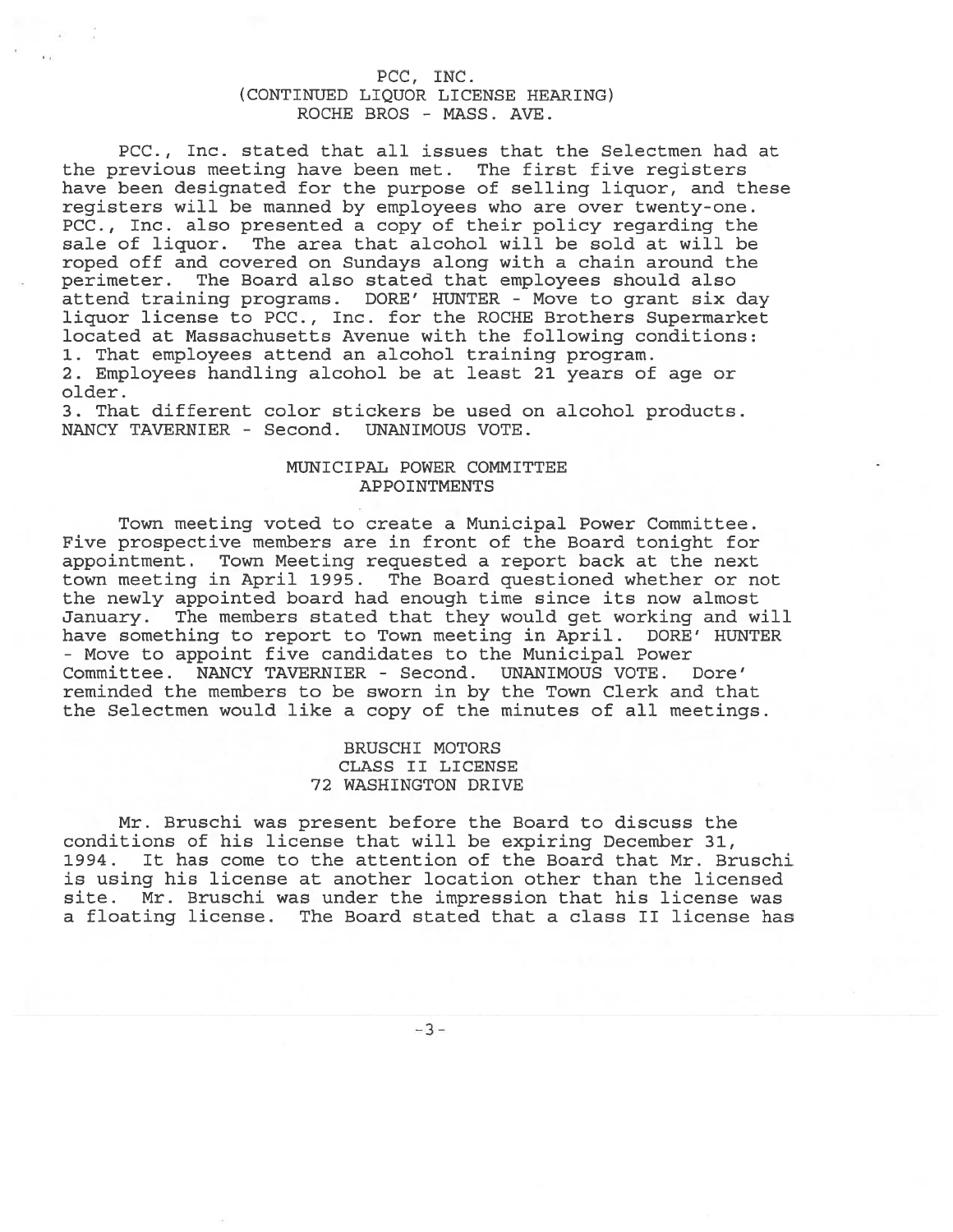to be site specific. Bill suggested that Mr. Bruschi's existing license be extended until January 10, 1995 in order to give Mr. Bruschi adequate time to submit appropriate paperwork for <sup>a</sup> 1995 license at another site which the Board will review. DORE' HUNTER - Move to extend Bruschi Motors Class II license until January 10, 1995 in order to give Mr. Bruschi time to submit approriate paperwork for <sup>a</sup> specific site. WAYNE FRIEDRICHS - Second. UNANIMOUS VOTE.

# ANDERSON SALES CLASS II LICENSE POWDERMILL ROAD

It has come to the attention of the Board that Anderson Sales 1994 Class II license is in violation. During <sup>a</sup> check by the police it was found that there were more than 7 cars for sale excluding 3 for employees for <sup>a</sup> total of 10 cars on site. Anderson Sales stated that they are presently in compliance with the Class II license. Anderson Sales stated that they would like the Board to review the existing license to see if they could have more cars for sale. The Board suggested that they meet with Garry Rhodes, Building Commissioner, to see if additional cars can be allowed. WILLIAN MULLIN - Move to extend 1994 Class II license for 30 days so the Building Commissioner can do <sup>a</sup> site inspection to see if additional cars may be allowed. F. DORE' HUNTER - Second. UNANIMOUS VOTE.

# R. SANTILLI VILLAGE SAAB 30 MAIN STREET CLASS I LICENSE

The Treasurer has asked that Village Saab Class I license be conditioned upon paymen<sup>t</sup> of back taxes. Prior to this meeting <sup>a</sup> signed agreemen<sup>t</sup> to pay back taxes was made between R. Santilli and the Treasurer. Approval of their license is recommended with the condition that Village Saab abide by this agreement. F. DORE' HUNTER - Move to issue license with the condition that R. Santilli pay all back taxes and abide by the agreemen<sup>t</sup> between R. Santilli and the Town Treasurer. NANCY TAVERNIER - Second. UNANIMOUS VOTE.

-4-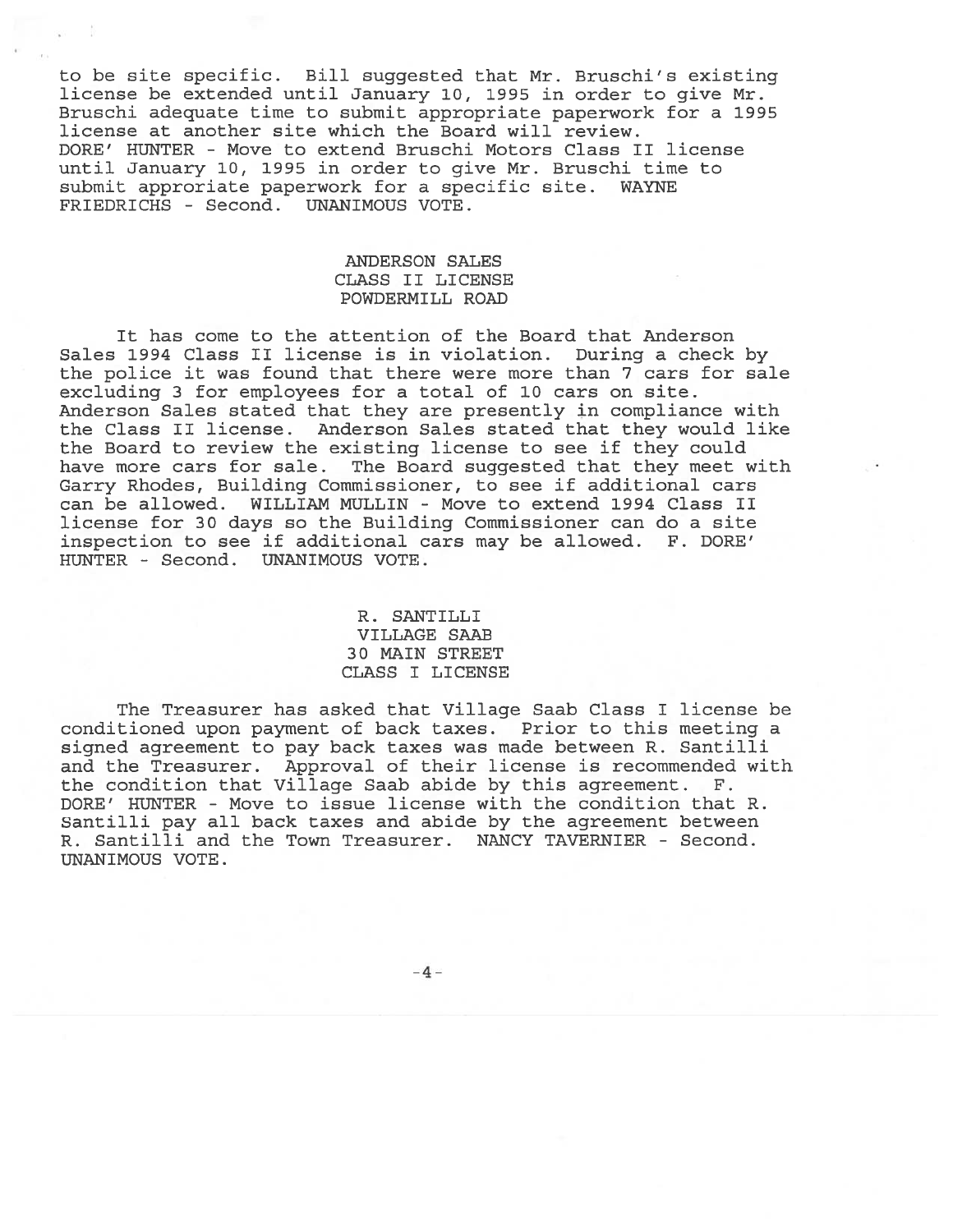## SELECTMEN'S BUSINESS

ACHC LIP APPLICATION - ACHC has asked for the Board endorsement for Kirk Ware's LIP application for <sup>a</sup> single family home located at 15 Minuteman Road. If accepted this would be an exchange for one affordable unit originally proposed for Acorn Park. Betty McManus stated that this house is the first of two houses. The Board stated that they would like to thank Kirk Ware for an opportunity to provide an affordable house in Acton. F. DORE' HUNTER - Move to accep<sup>t</sup> house located at 15 Minuteman Road. NANCY TAVERNIER - Second. UNANIMOUS VOTE.

61A RIGHT OF FIRST REFUSAL OFFER - Mr. John Cahill has submitted an application to the Town for property located at 31 Conant Street which was previously in Chapter 61A. A bona fide purchase and sale has been received for this property. F. DORE' HUNTER - Move not to exercise right of first refusal for the property located at 31 Conant Street. NANCY TAVERNIER - Second. UNANIMOUS VOTE.

The Board stated that they would like to receive <sup>a</sup> copy of all properties located in 61A.

WEST ACTON BAPTIST CHURCH - SIGN REQUEST - The minister of the West Acton Baptist Church has requested permission to place three signs approximately 2 feet by 4 feet. The Board stated that they would like Mr. Richards to appear before the Board to discuss these signs. The Board stated that they were concerned with the large size of the signs. F. DORE' HUNTER - Move to take no action and to ask Mr. Richards to come before the Board. NANCY TAVERNIER - Second. UNANIMOUS VOTE.

BOY SCOUT COURT OF HONOR - John Goliash. NANCY will represen<sup>t</sup> the Board.

HISTORIC DISTRICT - Appointment. The Board would like to interview Mr. Peterman prior to appointing him <sup>a</sup> full member. Staff will follow-up with scheduling of interview.

MANAGER'S EVALUATION - Dore' stated that as chairman last year he had drawn up an evaluation for Don's performance. Dore' reviewed Don's evaluation with the Board. Don received high marks from the Board. DORE' HUNTER - Move to extend Don Johnson's contract another year. WILLIAM MULLIN - Second. UNANIMOUS VOTE. DORE' HUNTER - Move to gran<sup>t</sup> Don Johnson <sup>a</sup> 2 pay increase retroactive until July 1994. NANCY TAVERNIER - Second. Bill stated that Don deserved more than 2% based on his job performance. Bill stated that 3% would be adequate. NANCY amended vote to change 2% to 3%. UNANIMOUS VOTE.

-5-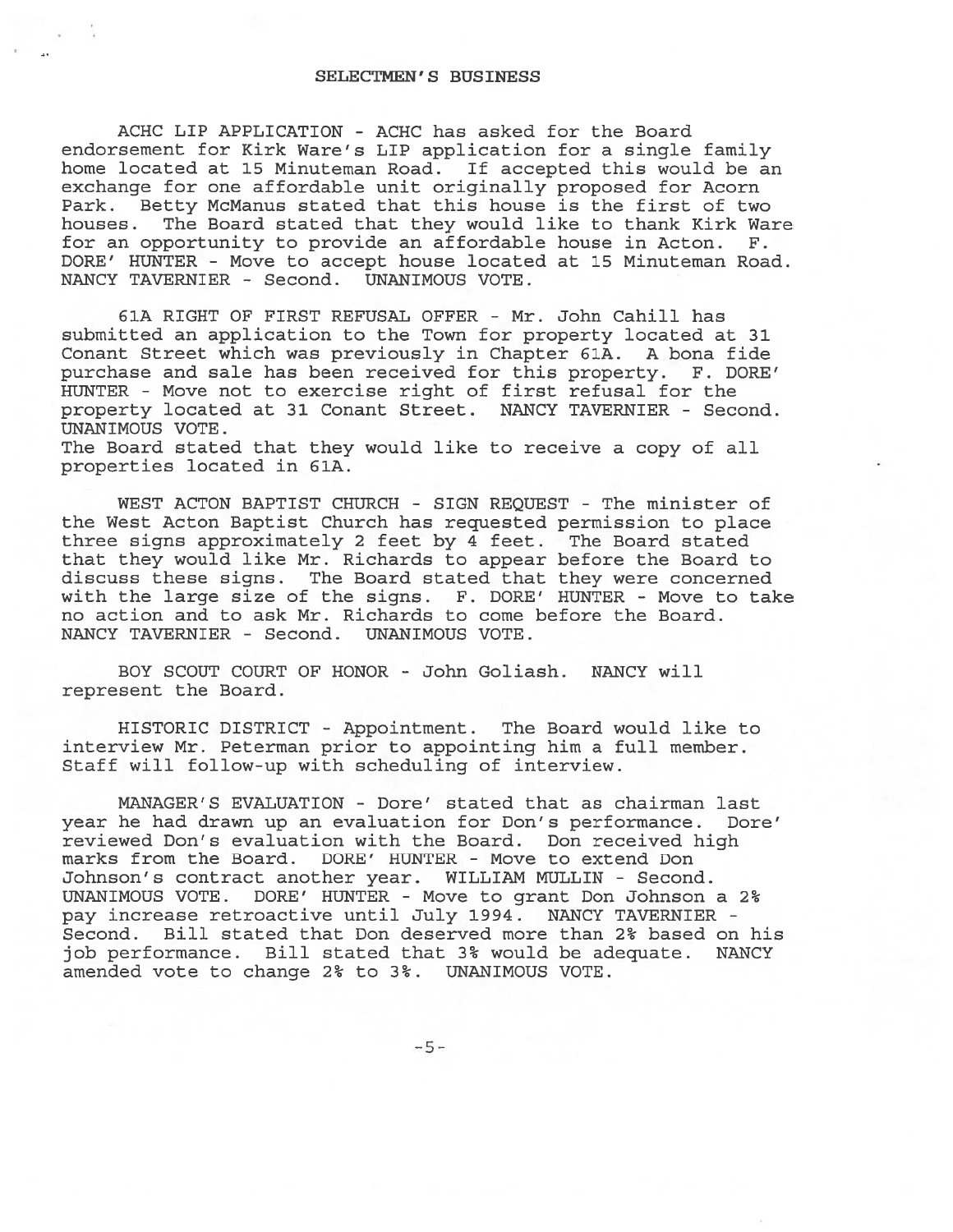#### CONSENT AGENDA

DORE' HUNTER - Move to accept Consent calendar as printed. WILLIAM MULLIN - Second. UNANIMOUS VOTE.

#### TOWN MANAGER' S CONCERNS

Shirley and David Dayton have offered <sup>a</sup> parcel of land to the Town located at 49 Taylor Road. The Board discussed this land offer and stated that they had questions. The Daytons have conditioned this offer on the Town not cutting down any trees on this parcel. The Board stated their concern regarding the liability of the trees. The Board questioned the tax status of the parcel. Staff said they would check into the tax status and repor<sup>t</sup> back to the board.

Dore' stated that our budget has been presented to FINCOM and Dore' suggested that the schools should also be required to meet the December 20, 1994 deadline. Don stated that he met with Isa and other school staff and resolved the amount of the tax bills with them.

Don stated that the Engineers did not show up for <sup>a</sup> meeting regarding the South Acton bridge. The materials that are to be used were discussed briefly.

#### EXECUTIVE SESSION

NANCY TAVERNIER - Moved to go into Executive Session for the purpose of discussing negotiations. DORE' HUNTER - Second. Roll Call was taken, All Ayes, UNANIMOUS VOTE. The Board adjourned into Executive Session.

The Board adjourned 11:00 P.M.

/ Clerk $\frac{2}{17/95}$ Date

Steryl a. Ball

Sheryl A. Ball Recording Secty. cmjWll- (581)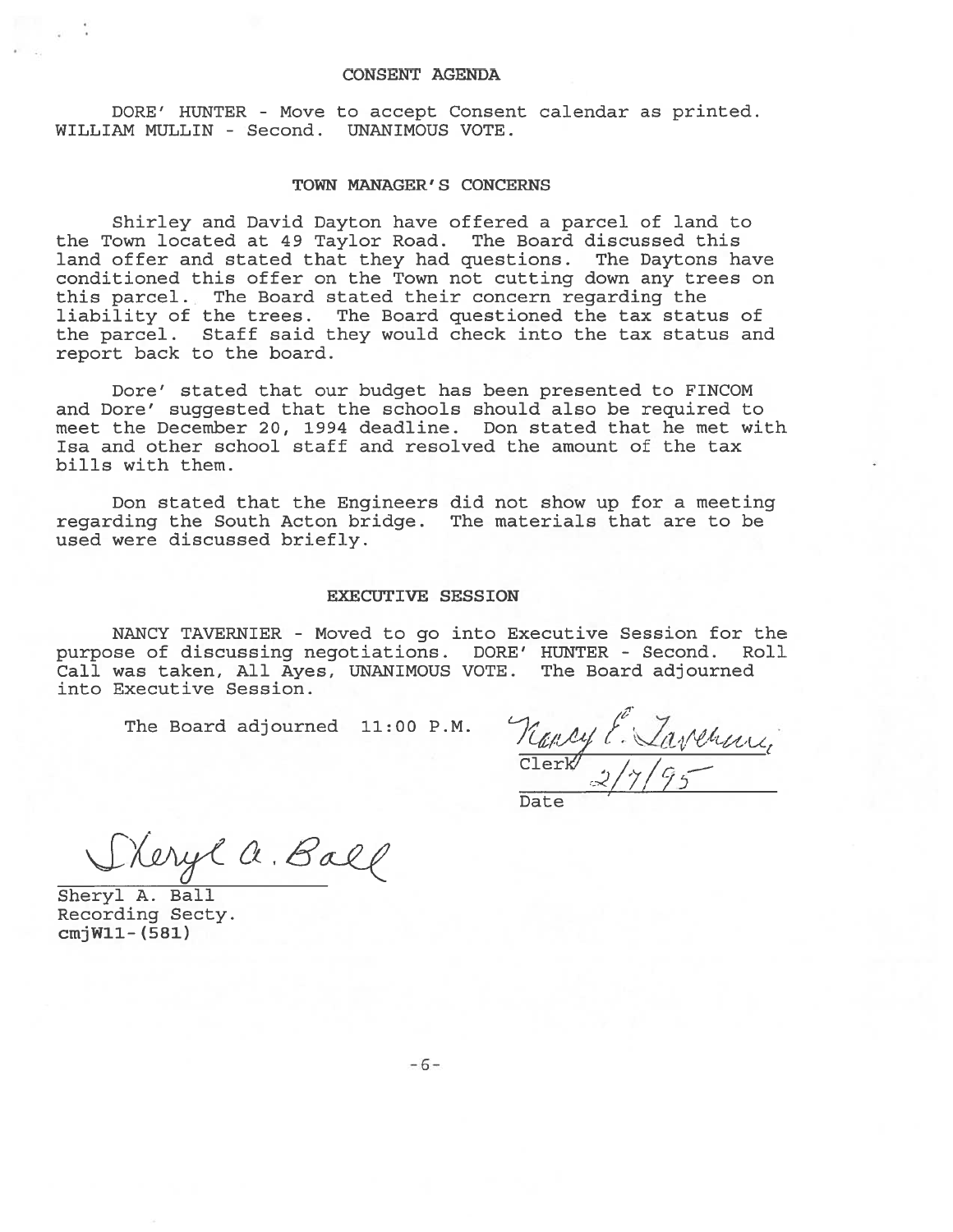DECEMBER 16, 1994

TO: Board of Selectmen

 $\sim$   $\sim$  $\sim$ 

FROM: NORMAN D. LAKE, Chairman

SUBJECT: SELECTMEN'S REPORT

# ######################################################################

AGENDA

### ROOM 204

## DECEMBER 20, 1994

I. CITIZEN'S CONCERNS

## II. PUBLIC HEARINGS & APPOINTMEN'IS

- 1. 7:31 CONSERVATION COMMISSION INTERVIEW BARBARA SMITH Enclosed please find Ms. Smith's Citizen Resource sheet and VCC comment regarding <sup>a</sup> One year appointment as an Associate Member of the Conservation Commission for Board review and action.
- 2. 7:35 BOARD OF HEALTH INTERVIEW LISA WOLF Enclosed please find Ms. Wolf's Citizen Resource sheet and VCC comment regarding <sup>a</sup> One year appointment as an Associate Member of the Board of Health for Board review and action. (please note that the BOH is now in need of one Full-member in addition to Associate members)
- 3. 7:45 SITE PLAN 11/7/94-348 McDONALD'S RESTAURANT, 256 Main Street - Enclosed please find application and staff comment regarding the Site Plan Permit for McDonald's Restaurant for Board review.
- 4. 8:00 BOARD OF HEALTH INTERVIEW MARK BENEDICT Enclosed please find Mr. Benedict's Citizen Resource sheet and VCC comment regarding <sup>a</sup> One year appointment as an Associate Member of the Board of Health for Board review and action. (please note that the BOH is now in need of one Full-member in addition to Associate members)
- 5. 8:10 J&3 AUTO Joseph Britt Enclosed please find staff reports and recommendations regarding the 1995 Class II License renewal continued from the 12/6/94 meeting for Board discussion and action.
- 6. 8:15 PCC, INc. Liquor License application hearing continuation from November at Roche Bros. Market, Mass Ave.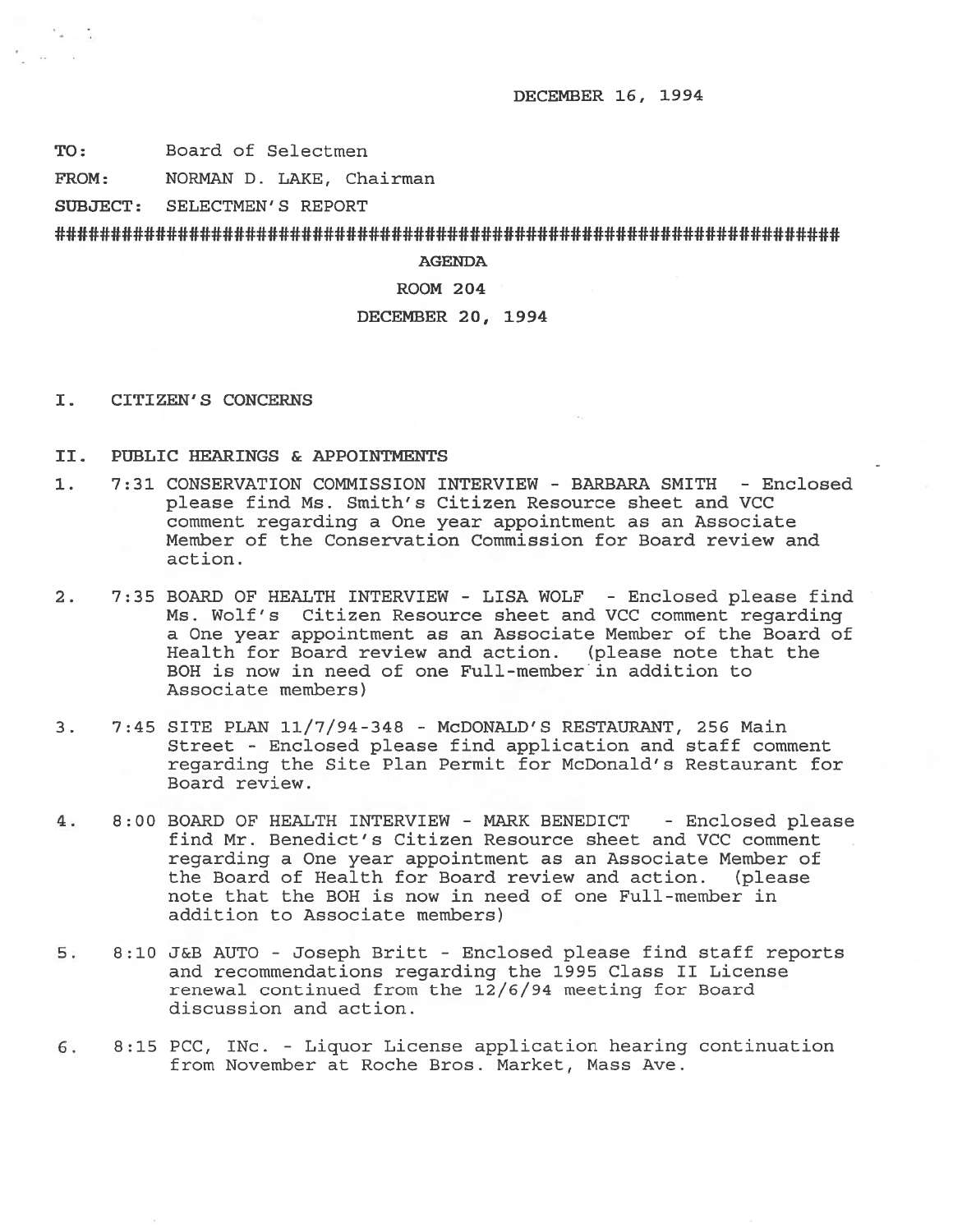- 7. 8:30 MUNICIPAL POWER COMMITTEE Enclosed please find the recommendations from VCC for appointment of five individuals to the MPC as voted at the 1994 Annual Town Meeting for Board Action. A copy of the intent of the Committee or "Charge" to the Committee is enclosed for Board information.
- 8. 8:45 BRUSCHI MOTORS, 72 Washington Drive and DJS AUTOMOTIVE, d/b/a Dennis Spelimen, Central Street - Enclosed please find staff reports and recommendations regarding the 1995 Class II License renewals continued from the 12/6/94 meeting for Board discussion and action.
- 9. 9:00 ANDERSON SALES, Powdermill Road Enclosed please find staff reports and recommendations regarding the 1995 Class II License renewal of this license continued from the 12/6/94 meeting for Board discussion and action.
- 10. 9:15 R. SANTILLI Enclosed please find the reques<sup>t</sup> to condition the Class I license based upon fullfilling <sup>a</sup> back tax paymen<sup>t</sup> plan.

#### III. SELECTMEN'S BUSINESS

 $\sim 10^{-14}$ 

- 11. ACHC LIP Application ACHC is asking Board endorsement for Kirk Ware's LIP application for <sup>a</sup> single family home at 15 Minuteman Road, this is in exchange for two affordable units originally proposed for Acorn Park.
- 12. 61 A RIGHT OF FIRST REFUSAL OFFER Enclosed please find notification from Mr. John Cahill to the Town for property located at 31 Conant Street with staff comments for Board Action.
- 13. WEST ACTON BAPTIST CHURCH Enclosed please find <sup>a</sup> reques<sup>t</sup> for Board permission to place three roadside signs and staff comment for Board review and action.
- 14. BOY SCOUT COURT OF HONOR Enclosed please find an invitation for John Goliash's Court of Honor for January for Board assignment.
- 15. HISTORIC DISTRICT Enclosed please <sup>a</sup> reques<sup>t</sup> from the HDC to move Mr. Peterman from Alternate member to Full Member. This would fill the vacancy created by Christopher Dallmus's resignation for Board action.
- 16. MANAGER'S EVALUATION Contract extension/salary review
- IV. CONSENT AGENDA
- 17. LITTLETON RESTAURANT SITE PLAN SPECIAL PERMIT 10/17/94-347 Enclosed please find the draft decision for Board action.
- 18. SITE PLAN SPECIAL PERMIT 11/05/93-341 -Enclosed please find <sup>a</sup> reques<sup>t</sup> from staff for release of the Wendy's Bond for Board action.
- 19. ACCEPT GIFT- Enclosed please find <sup>a</sup> staff memo asking that the Board accep<sup>t</sup> several gifts of money to be used by the West Acton Library for Board acceptance.